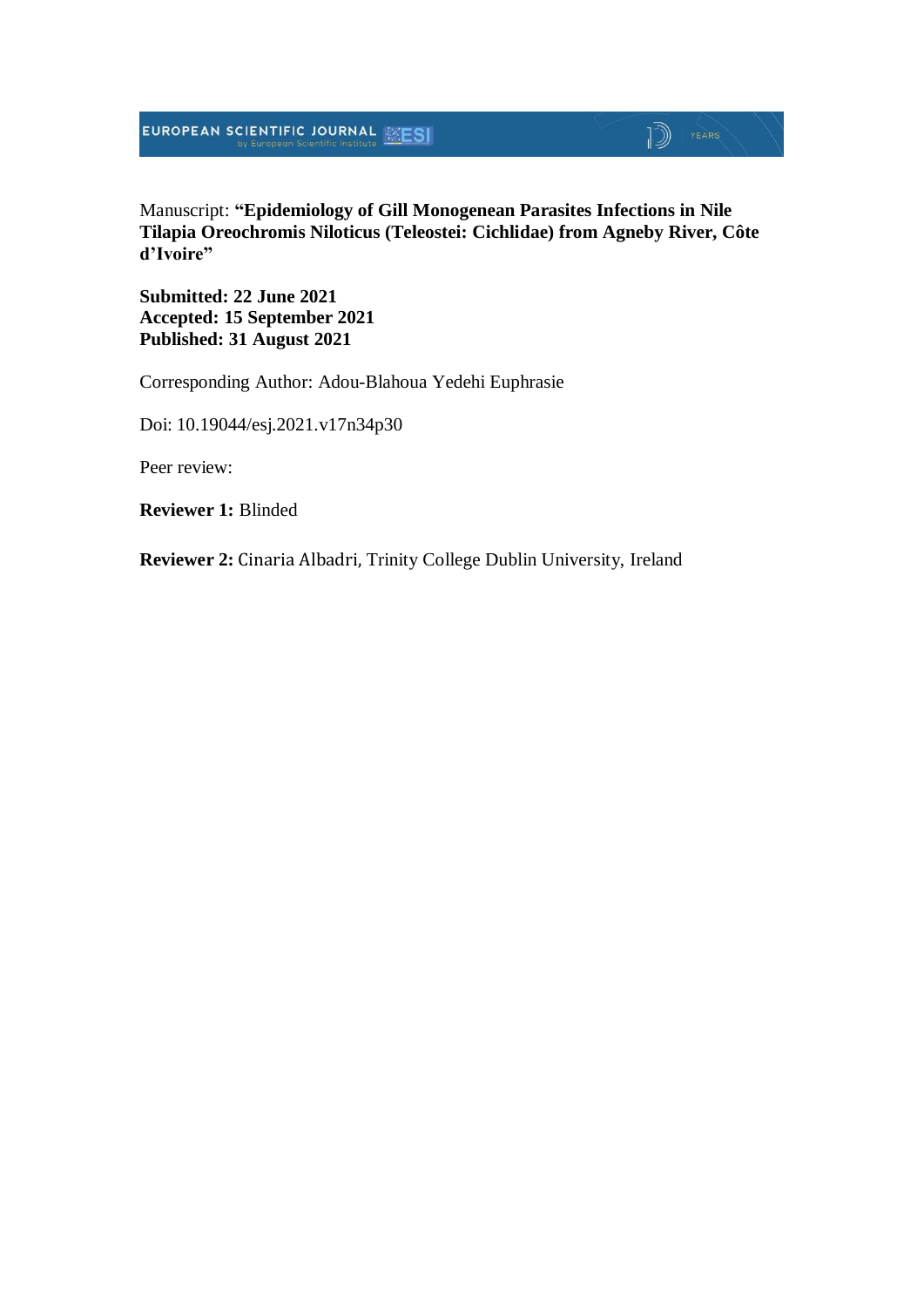# **ESJ** *Manuscript Evaluation Form 2021*

This form is designed to summarize the manuscript peer review that you have completed and to ensure that you have considered all appropriate criteria in your review. Your review should provide a clear statement, to the authors and editors, of the modifications necessary before the paper can be published or the specific reasons for rejection.

Please respond within the appointed time so that we can give the authors timely responses and feedback.

NOTE: ESJ promotes peer review procedure based on scientific validity and technical quality of the paper (not perceived the impact). You are also not required to do proofreading of the paper. It could be recommended as part of the revision.

*ESJ editorial office would like to express its special gratitude for your time and efforts. Our editorial team is a substantial reason that stands ESJ out from the crowd!*

| Reviewer Name: Dr. Cinaria Albadri                                                                                                                                       |                                                   |  |
|--------------------------------------------------------------------------------------------------------------------------------------------------------------------------|---------------------------------------------------|--|
| University/Country: Trinity College Dublin University, Ireland                                                                                                           |                                                   |  |
| Date Manuscript Received: 13/08/2021                                                                                                                                     | Submitted:<br>Date Review<br>Report<br>21/08/2021 |  |
| Manuscript Title:<br>Epidemiology of gill Monogenean parasites infections in Nile Tilapia<br>Oreochromis niloticus (Teleostei: Cichlid) from Agneby river, Côte d'Ivoire |                                                   |  |
|                                                                                                                                                                          |                                                   |  |
| ESJ Manuscript Number: 22.07.2021                                                                                                                                        |                                                   |  |
| You agree your name is revealed to the author of the paper:                                                                                                              | Yes                                               |  |

You approve, this review report is available in the "review history" of the paper: Yes

#### **Evaluation Criteria:**

**Please give each evaluation item a numeric rating on a 5-point scale, along with a thorough explanation for each point rating.**

|                         | <b>Rating Result</b>           |
|-------------------------|--------------------------------|
| <i><b>Questions</b></i> | $\vert$ [Poor] 1-5 [Excellent] |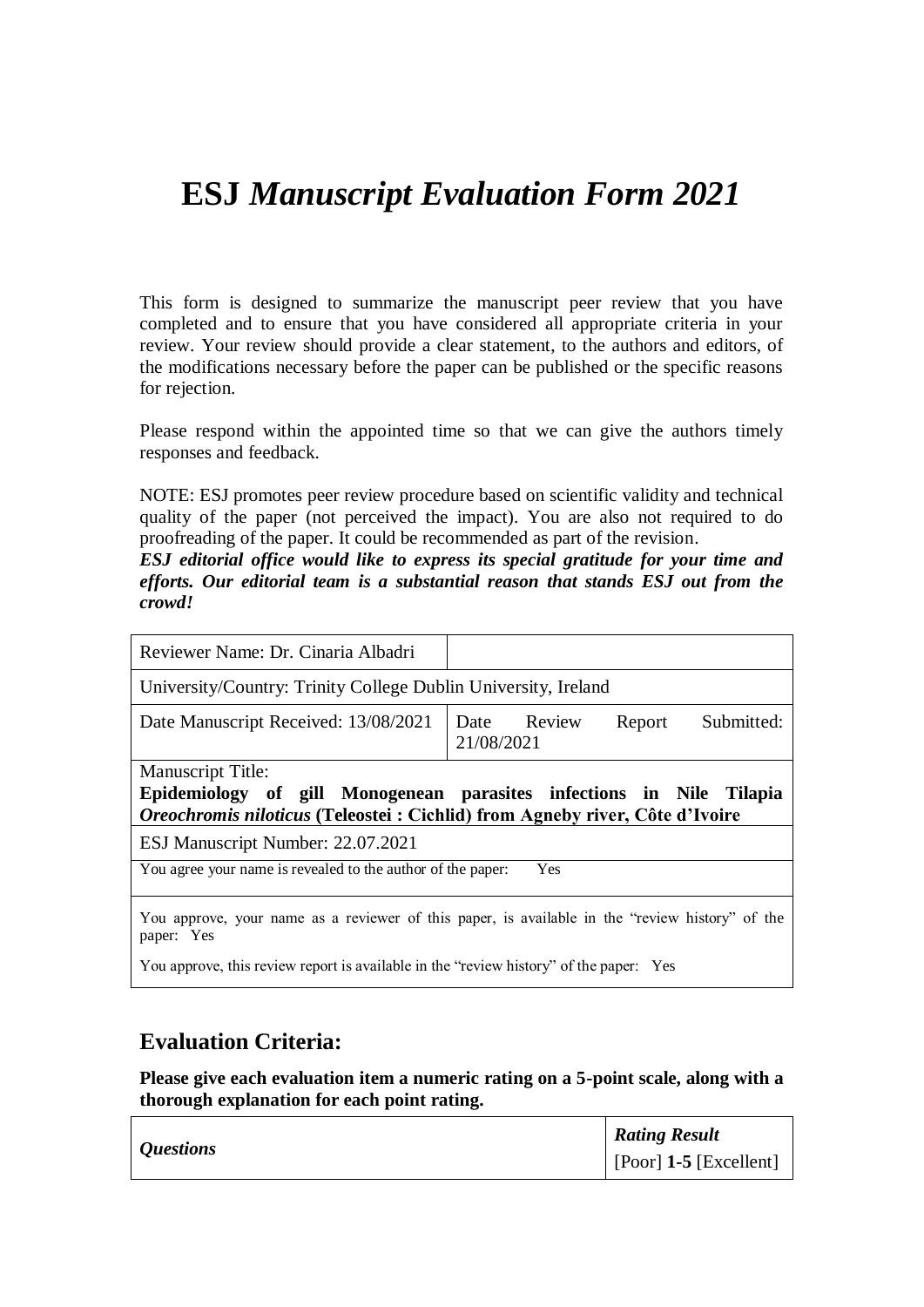| 1. The title is clear and it is adequate to the content of the<br>article.                                                                                                                                                                                                                        | 4                       |  |  |
|---------------------------------------------------------------------------------------------------------------------------------------------------------------------------------------------------------------------------------------------------------------------------------------------------|-------------------------|--|--|
| The title is clear with appropriate structure and adequate to the content of the article.<br>However, it is appropriate to rephrase as: "Epidemiology of monogenean gill parasite<br>infections in Nile Tilapia Oreochromis niloticus (Teleostei : Cichlid) from Agneby<br>river, Côte d'Ivoire". |                         |  |  |
| 2. The abstract clearly presents objects, methods and<br>results.                                                                                                                                                                                                                                 | 4                       |  |  |
| The abstract summarizes most of the study, and clearly presents the objects, methods<br>and key findings with an appropriate length (182 words). The abstract lacks the<br>structure of the subheadings (Purpose, Methods, Results and Conclusion) according to<br>the journal guidelines.        |                         |  |  |
| The abstract requires review and correction of few grammatical errors.                                                                                                                                                                                                                            |                         |  |  |
| 3. There are few grammatical errors and spelling<br>mistakes in this article.                                                                                                                                                                                                                     | 4                       |  |  |
| The paper is clear and well organized, however, there are grammatical and spelling<br>mistakes that require revise by the author/s                                                                                                                                                                |                         |  |  |
| 4. The study methods are explained clearly.                                                                                                                                                                                                                                                       | 5                       |  |  |
| Description of methods is well described according to the research's nature, purpose<br>and design. Random sampling was effectively employed in data gathering and<br>resulted in clear fulfilment of the research aims.                                                                          |                         |  |  |
| The sampling size and time of research conducting were clearly specified.                                                                                                                                                                                                                         |                         |  |  |
| 5. The results are clear and do not contain errors.                                                                                                                                                                                                                                               | 5                       |  |  |
| The results were explained in chronological order and the data presented in tables.<br>Results section clear of any grammatical or spelling errors.                                                                                                                                               |                         |  |  |
| 6. The conclusions or summary are accurate and<br>supported by the content.                                                                                                                                                                                                                       | $\overline{\mathbf{4}}$ |  |  |
| Requires review by the author. Conclusion is concise.                                                                                                                                                                                                                                             |                         |  |  |
| 7. The references are comprehensive and appropriate.                                                                                                                                                                                                                                              | $\overline{\mathbf{4}}$ |  |  |
| References are appropriate and comprehensive.                                                                                                                                                                                                                                                     |                         |  |  |

## **Overall Recommendation** (mark an X with your recommendation):

Accepted, no revision needed

Accepted, minor revision needed **x**

Return for major revision and resubmission